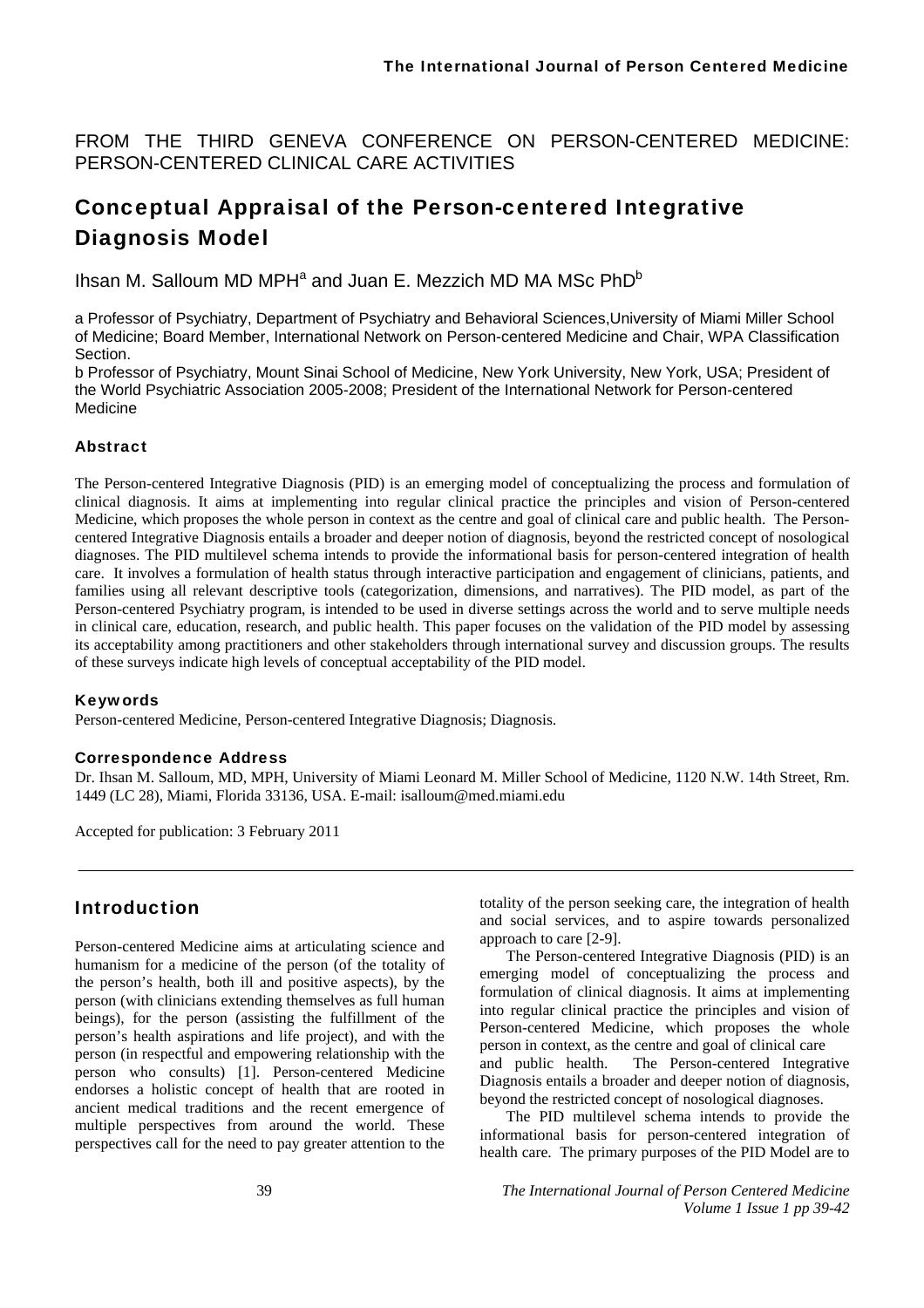provide a diagnosis of Health Status (Ill & Positive), to serve as informational bases for clinical care and public health, to enhance clinical care and outcome, to promote recovery and health restoration and to promote prevention and health promotion. It involves a formulation of health status through interactive participation and engagement of clinicians, patients and families using all relevant descriptive tools (categorization, dimensions, and narratives)  $[10]$ .

The PID model is intended to be used in diverse settings across the world and to serve multiple needs in clinical care, education, research and public health. Validation of this model may be initiated by first assessing its conceptual acceptability by indented users. This paper focuses on assessing the acceptability of the principles and domains of the PID among practitioners, users, and stakeholders across geographical settings through survey and discussion groups.

## The PID model domains:

The organizational schema of the emerging multilevel PID model assesses the health status of the person presenting for care, including presenting pathology. The two broad domains of the PID cover ill health and positive aspects of health. The PID schema provides for a standardized component and for a narrative, idiographic personalized component for each of these domains. The informational bases for intervention and care, such as developing treatment plans, is derived from the integration of the assessment of the PID domains and components. The PID also aims at providing the informational bases for education, public health planning and for administrative functions [10].

The PID model has currently three main levels within each health status domain (Ill health versus positive health status domains) [11-13]. Ill health and its burden is the first level within the ill health status domain. This is further divided into two sublevels: clinical disorders (mental and general health) and disabilities (regarding self-care, occupational functioning, functioning with family and participation in community activities). The idiographic personalized narrative covering the experience of illness represents the second level of the ill health domain. This narrative addresses sufferings, values and cultural experience of illness and care. Risk factors and contributors to ill health is the third level within the ill health domain. Risk factors include inner risk, such as genetic vulnerability and external risk, such as stressors. These factors are conceptualized within a biopsychosocial framework.

The first level of the positive health status domain is Wellness. Wellness is further divided into two sublevels. These include remission/recovery (health restoration and growth) and functioning. Idiographic personalized narrative covering the experience of health is the second level of positive health domain. This may include quality of life, values and cultural formulation of identity and context. Protective factors and contributors to positive health conceptualized in a biopsychosocial framework represent the third level in the positive health status domain. Examples of protective factors may include inner protective factors, such as resilience, and external protective factors, such as social support. (See Figure 1).

#### Figure 1: Person-centered Integrative Diagnosis Model Domains

| <b>Person-centered Integrative Diagnosis</b>                                                                     |                                                                                                                     |
|------------------------------------------------------------------------------------------------------------------|---------------------------------------------------------------------------------------------------------------------|
| <b>ILL HEALTH</b>                                                                                                | <b>POSITIVE HEALTH</b>                                                                                              |
| <b>I. Health Status</b><br><b>Illness &amp; its burden</b><br>a. Disorders<br><b>b.</b> Disabilities             | <b>Well Being</b><br><b>Recovery/Wellness</b><br>Functioning                                                        |
| <b>II. Experience of Health Status</b>                                                                           |                                                                                                                     |
| <b>Experience of illness</b><br>(e.g. suffering, values, perception,<br>understanding and meaning of illness)    | <b>Experience of health</b><br>(e.g. identity, contentment,<br>fulfillment)                                         |
| III. Contributors to Health Status                                                                               |                                                                                                                     |
| <b>Contributors to Illness</b><br>(Intrinsic/Extrinsic: Biological,<br><b>Psychological, Social Contributors</b> | <b>Contributors to Health</b><br>(Intrinsic/Extrinsic:<br>Biological, Psychological,<br><b>Social Contributors)</b> |

## PID validation: acceptability

## a. Survey of Global Network of National Classification and Diagnosis Groups:

The conceptual acceptability and applicability of the PID domains were assessed through a survey and discussion groups of international health practitioners and other health stakeholders, such as users, families and advocates. Building on its long experience in developing diagnostic models, [14-15] the World Psychiatric Association (WPA) Section on Classification, Diagnostic Assessment and Nomenclature has conducted a survey among the members of the 43-country Global Network of National Classification and Diagnosis Groups. The survey was constructed in consultation with network members and aimed at surveying the most important domains to consider in the development of future diagnostic classification for psychiatric disorders. Prominent topics of the Survey included the following areas: (i) key purpose of diagnosis: important areas of information to be covered; (ii) suitable number of categories in the classification; (iii) diagnostic descriptive tools or approaches; (iv) contributors to diagnostic evaluation; (v) most problematic ICD disorder categories; and (vi) additional issues to improve future systems.

40 *The International Journal of Person Centered Medicine Volume 1 Issue 1 pp 39-42*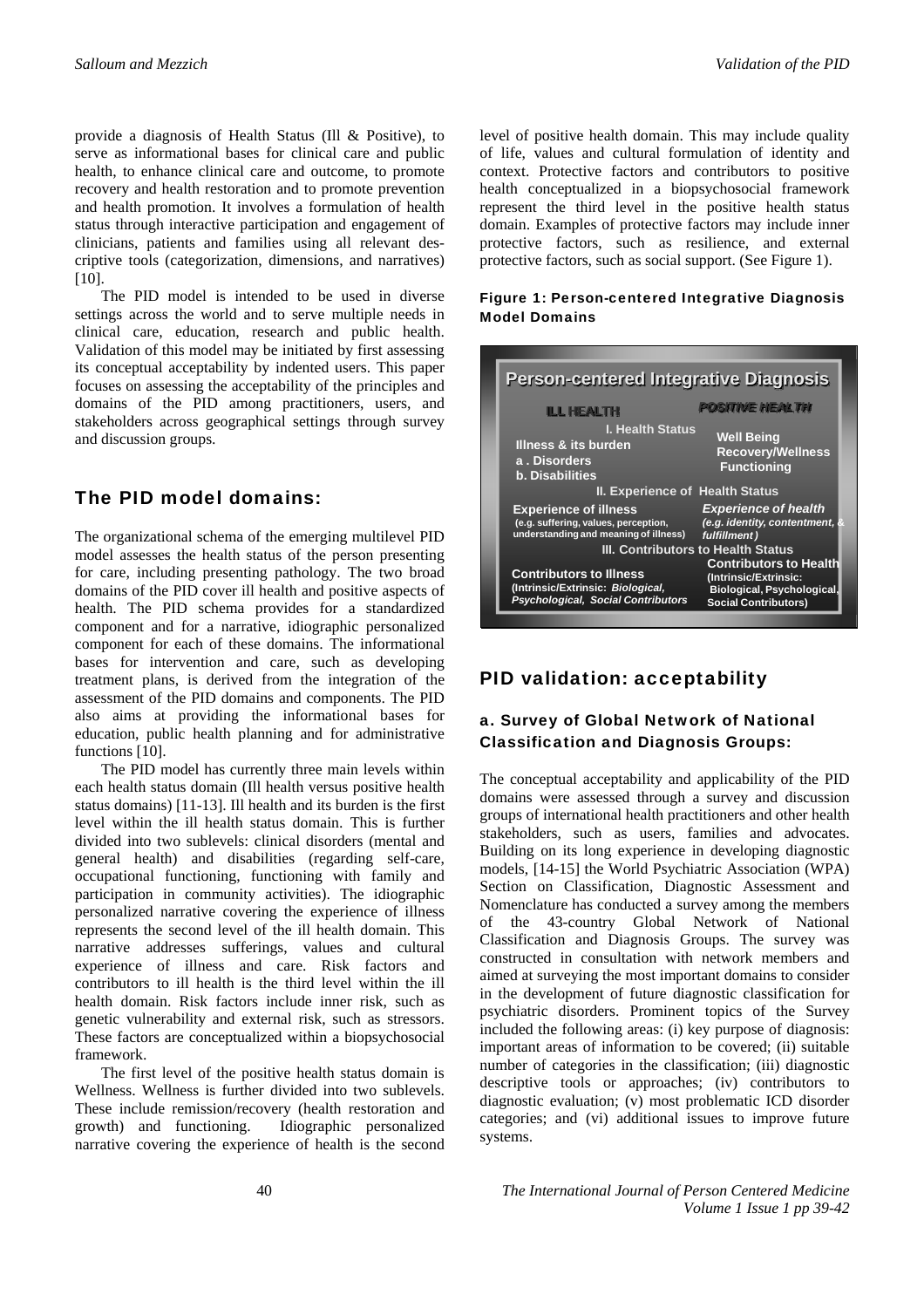Seventy four per cent of the groups responded. We discuss here responses to items most relevant to the PID. Treatment planning was most frequently chosen as the key role of diagnosis. Communication among clinicians and diagnosis as a mean to enhance illness understanding were also identified as key roles of diagnosis. The survey also highlighted the areas of information judged important to be covered by psychiatric diagnosis. These included disorders (100%), disabilities (74%), and risk factors (61%), experience of illness (58%), protective factors (55%), and experience of health (52%). These responses suggest that in addition to the recognized importance of nosological diagnosis, subjective explanatory narratives of illness and health are also deemed quite valuable. The survey responses also highlighted the importance of utilizing a variety of descriptive tools including categories (81%), dimensions (74%) and narratives (45%). An important result of the survey is that 80% of responders choose clinicians, patients, and carers together as key players in diagnostic evaluation process as compared to clinicians alone (20%).

#### b. International Discussion Groups

A number of discussion groups were undertaken in 2009 with a variety of health stakeholders conducted at international events in Athens (Greece), Uppsala (Sweden), and Timisoara (Romania). The discussion groups included 57 participants from 9 countries. The composition of the groups included mental health practitioners, general practitioners, users, family members, and advocates. The groups addressed the following eight questions: Should Diagnosis 1) Go beyond disease? 2) Include dysfunctions? 3) Include positive aspects of health? 4) Include experience of health? 5) Include contributing factors? 6) Use dimensions too? 7) Use narratives too? 8) Be an interactive process and not only a formulation?

In an overwhelming manner, the participants in the three settings considered that diagnosis should go beyond just disease. Participants unanimously responded that diagnosis should cover dysfunctions and a great majority of them felt it is very important to include positive aspects of health. Over 83% of the participants endorsed the inclusion of experience of health in the diagnosis. Furthermore, there was a unanimous agreement on incorporating contributing factors (including risk and protective factors), and the use of descriptive methods, including dimensions and narratives in addition to conventional categories. Participants also emphasized diagnosis as being a process and not only a formulation and also highlighted the partnership among carers and users as fundamental.

## **Discussion**

The results of the survey and discussion groups indicate the high acceptability of the domains and conceptual framework of the PID among a diverse group of clinicians and stakeholders. The ill-health domains of the PID were unanimously indicated as important to be included in the diagnostic model. This is expected given that these domains constitute a key traditional role in medicine. They are also directly connected to suffering and are a central focus of help-seeking behavior and request for care by patients.

It was encouraging that non-traditional aspects of the present model had high acceptance by diverse international group of participants from across the globe. High acceptance was expressed for the broader conceptual and paradigmatic shifts that are embodied in the PID. This includes the broadening concept of diagnosis, which has traditionally focused only on ill health and related aspects. There was high acceptance for the inclusion of positive aspects of health. This has broad implications for the role of the physician and of how care is viewed by stakeholders and users.

The enhanced focus on positive aspects of health will promote a more active role for the health care provider, users and other carers in health promotion, prevention, recovery and health restoration efforts. Along with this broadening of the perspective role and active involvements, it is also encouraging that areas that usually encourage patients' expression of their experiences of health and ill health have also received broad acceptance by the groups participating in the survey and discussion groups.

The results of the survey and discussion groups further validate the acceptability of the conceptual model and framework of the PID domains. These results may also indicate an emerging paradigm shift regarding the role of the health care provider, along with that of persons seeking care and other stakeholders on what is expected of the process of diagnosis and care. Future efforts should be directed to evaluating the clinical validity of the PID through its application and evaluation of its processes and resulting outcomes.

## References

[1] Mezzich J. E. (2007). Psychiatry for the person: articulating medicine's science and humanism. *World Psychiatry* Jun; 6(2), 65-7.

[2] Herrman H, Saxena S, Moodie R. (2005). *Promoting mental health: concepts, emerging evidence, practice*. Geneva: WHO.

[3] World Health Organization. (1999). *WHO's new global strategies for mental health.* Geneva: WHO; (Factsheet 217).

[4] U.S. Presidential Commission on Mental Health. (2003). Achieving the promise: transforming mental health care in

41 *The International Journal of Person Centered Medicine Volume 1 Issue 1 pp 39-42*